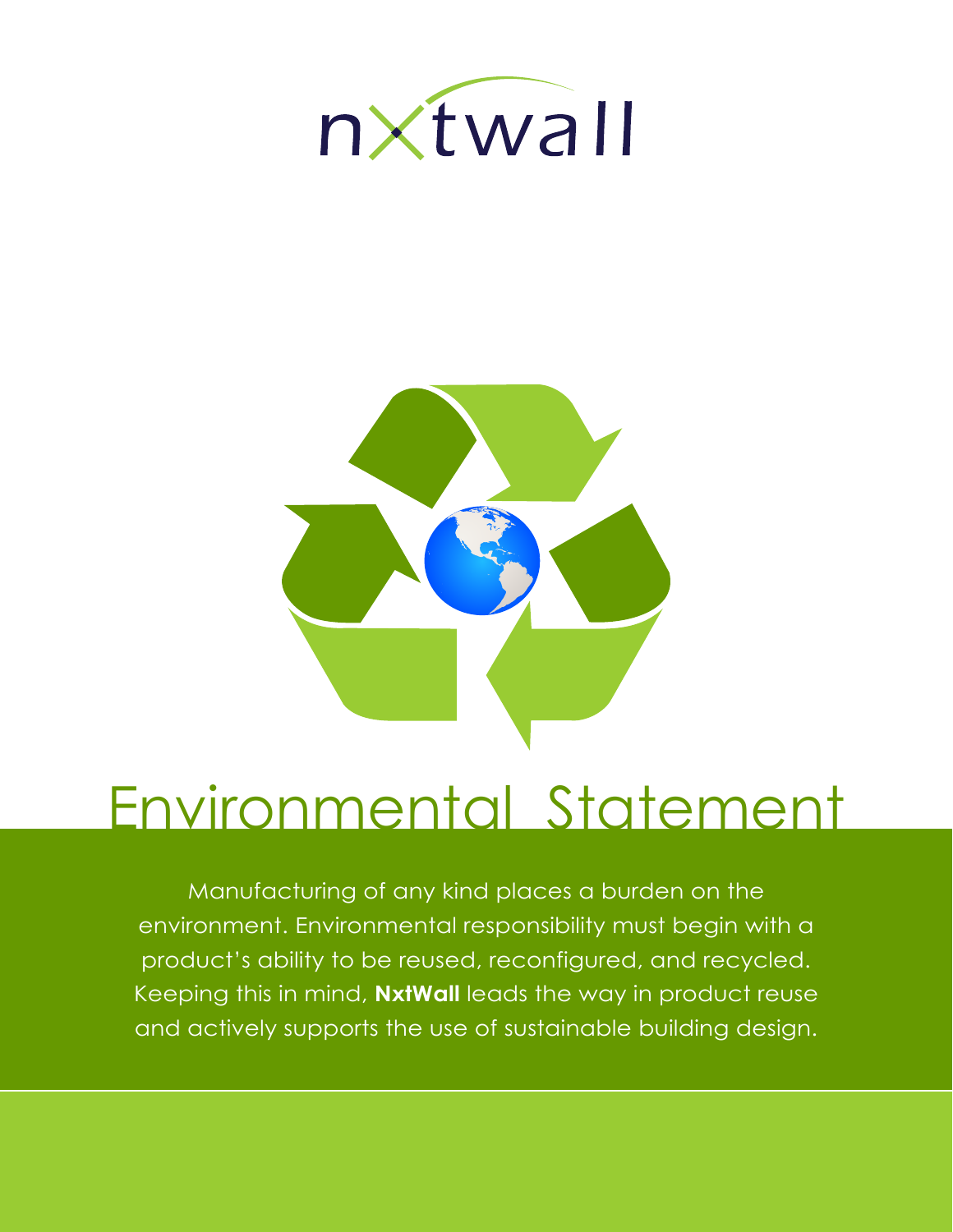# nxtwall

## NxtWall's Unique Commitment to the Environment

There is no disputing the tremendous amount of waste generated by the construction industry, in North America. But today, facilities managers, architects, interior designers and many others are making great progress in saving the environment. But the question still remains, "How do we meet the current needs of business without compromising the environment for future generations?" The following data show we need to act now…

- *United States Environmental Protection Agency states that approximately 30% of all landfill waste is from construction, renovation and demolition while over 55% is from is from new buildings construction.*
- *California Integrated Waste Management Board reported, in 2002, that over 10% of drywall in new construction ends up as scrap.*
- *Cornell University Study concluded that for every square foot of drywall installed one pound was discarded.*
- *U.S. Environmental Protection Agency Of the 14 Sectors that account for 84% of all Green House Gas (GHG) emission, the construction industry was the 3rd highest with 6% of all GHG emissions.*

These statistics clearly demonstrate the impact of the commercial building industry on our planet…but the impact is equally as great on our people and profits. Our thinking must drastically change from the old mind set of **build, demolish, dispose** over to the new collective consciousness of **reduce, reuse and recycle**. All sectors must take responsibility and work together to become stewards of our plant to ensure we protect our fragile environment for generations to come. We must act now before it is too late.

#### NxtWall's Approach Supports the "Triple Bottom Line"



Environmental responsibility begins with our product's ability to adapt to it environment and be used over and over again. NxtWall has spent much time and consideration improving two very important aspects of sustainable product design; *product reuse* and *product recycling*. It is our belief that our new generation of movable architectural walls considers all aspects of the Triple Bottom Line. What separates NxtWall and our line of innovative products from earlier generation of walls manufactured by other companies, is our unique product design. The adaptable track and stud system with snap-fit wall board and glazing options deliver a new generation of interior movable walls, far surpassing the traditional "unitized" or "pre-engineered" demountable wall panel. Our truly demountable approach, with "field assembly and fit" allows for a responsible reuse and recycling strategy like no other product on the market today– and most of all– we deliver at an affordable price.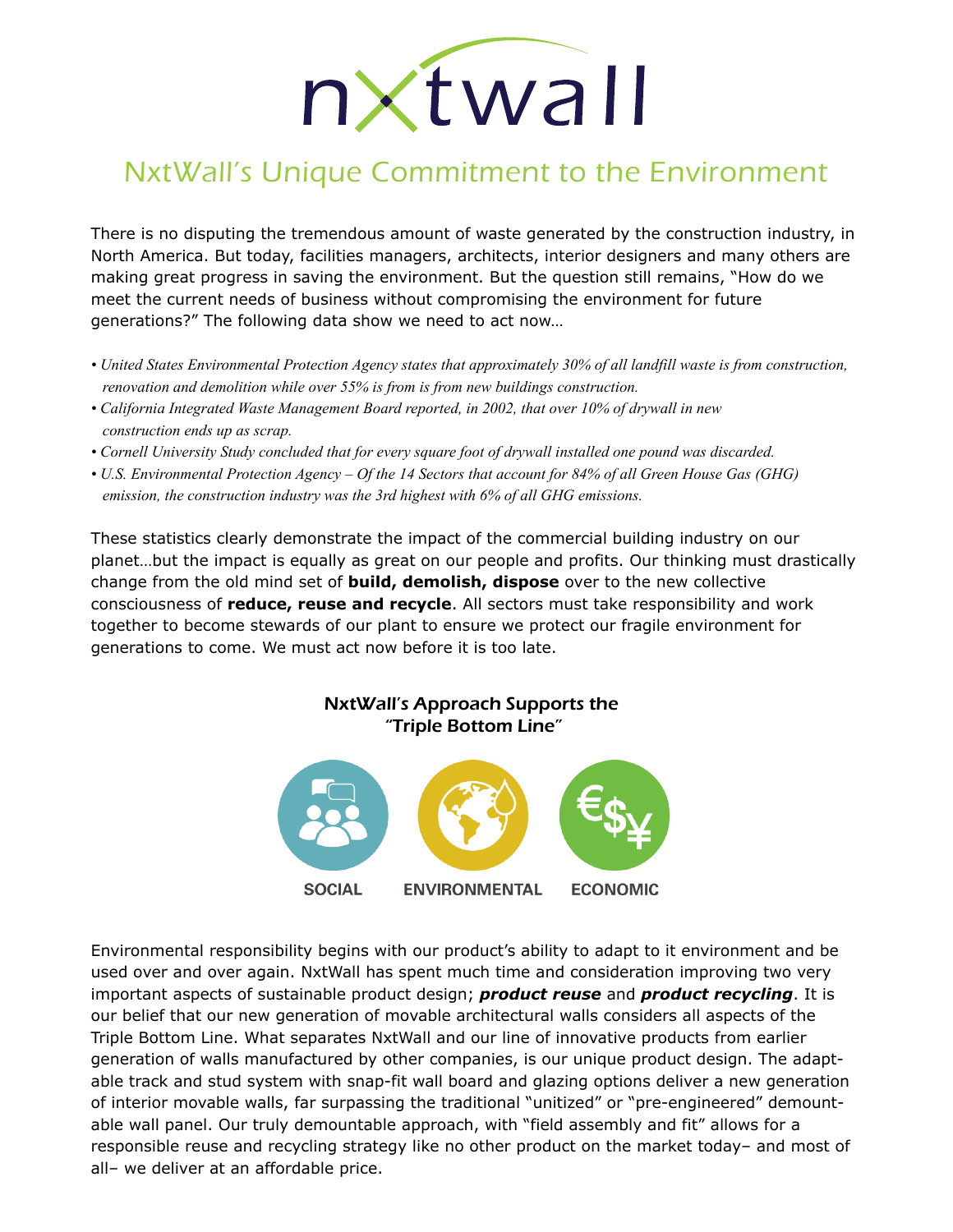

### Sustainable Benefits of NxtWall Architectural Walls

#### **Unparalleled Product Reuse strategy**

Minimal kit of parts with simplicity of product design.

- All parts are 100% reusable and reconfigurable
- Reduces landfill waste
- Less than 10-part SKU#'s to accommodate installation

#### **Modular Field Assembly with Field Fit Capability**

Change panel widths, heights, and configuration easily and quickly.

- Compress construction schedule save time, money and energy
- Ability to change panel height
- Ability to change panel width
- Ability to change panel face configuration and finish

#### **Ability to Support "Daylight Harvesting"**

Connect employees to the environment while reducing energy costs.

- Solid panels easily converted to glass with minimal added time and costs
- Inexpensive use of glass for clearstory
- Ability to provide single and double pane glass fronts affordably

#### **Ability to Integrate Use of Regional Materials**

Product allows for use of standard construction materials made right next door.

- Ability to utilize regional material accounting for 75% of material weight
- Utilize glazing from local glass tempering facilities

#### **Recycled and Recyclable Content**

Entire product can be dropped off at local recycling center.

- Up to 100% recyclable
- Utilizes aluminum and steel frames
- Ability to utilize PET and other recycled materials for insulation

#### **Easy and Cost Effective Recycling**

Eliminate time or cost beyond teardown to prepare material for recycling.

- No additional time required to disassemble panel to prepare for recycling
- Product in shipped or disassembled condition ready for recycling without added labor cost

#### **Minimizing Volatile Organic Compounds and Green House Gases**

Product construction process and design supports reducing harmful gasses.

- Powder Coating process emits no VOC's
- Ability to integrate non-VOC emitting insulation
- Ability to utilize local regional materials reduces shipping related pollutants
- Adhesives are water based or solvent free, meet or exceed LEED criteria
- Material available in water based stains and paints